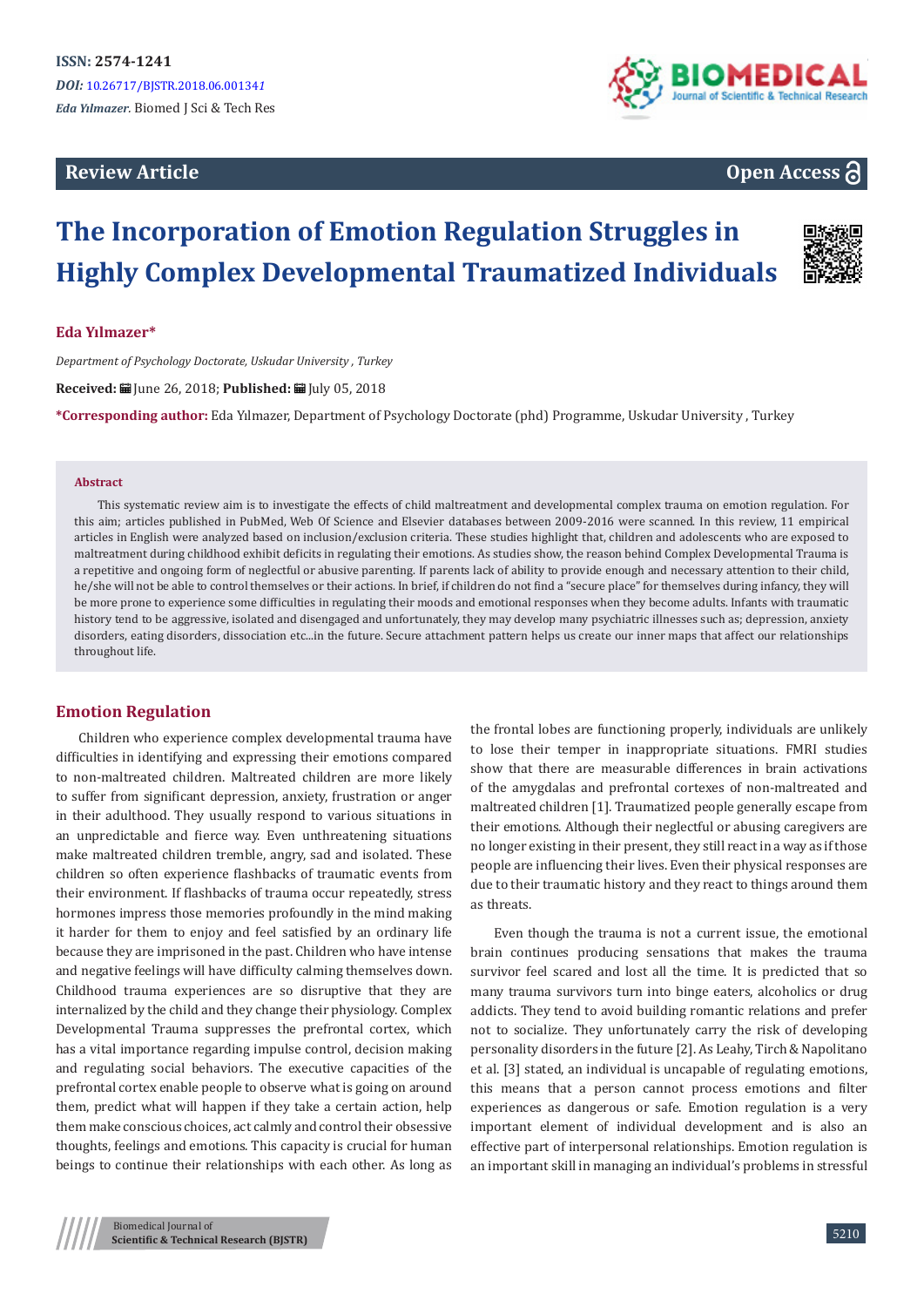and difficult situations. (Dempsey, 1996; akt. Onat ve Otrar, 2010). Emotion regulation consists of internal and external processes that are responsible for changing the emotional response to achieve goals and to control and evaluate situations rationally. Intense negative emotions may cause terror, trauma, fear, impatience, uneasiness, anxiousness or a sense of urgency.

On the other hand, apathy may cause dissociation such as: amnesia, identity alteration, depersonalization, identity confusion, fugue or derealization. It is very challenging for many traumatized children to describe their feelings because they are un capable of identifying even their physical sensations. Not being able to explain what is happening in their bodies and minds, makes them out of touch with their needs. Parents or first caregivers should guide their children to satisfy and establish control over their needs [4]. Emotion regulation is an essential part of auto regulation and self-esteem. On the other hand, neglectful, abusive caregivers block the development of healthy emotion regulation skills of their children. Children who experience complex developmental trauma during their infancy develop "ADHD" and are known to become "problematic'' and "maladaptive'' in their adolescence and adulthood. If a child is exposed to sexual, physical or emotional abuse during childhood, it is very probable that they will develop mental illnesses, sexual problems or unhappy romantic or social relationships in the future. In the light of previous studies, it is clear that there is a positive correlation between child abuse and psychological illnesses such as; attention deficits, hyperactivity disorder, depression, anxiety disorders, posttraumatic stress symptoms, eating disorders, alexithymia, dissociation, substance abuse, oppositional defiant disorder, personality disorders and lack of self-respect [5].

### **Effects of Complex Trauma on Emotion Regulation**

Children who are abused and neglected are often more alert than other children. It is obvious due to their increased heart rate, blood pressure rates and high levels of stress hormones (adrenaline, cortisol, norepinephrine) present in their immune system and their sympathetic nervous system. As a result, these children have compromised immune systems and they are more susceptible to illness. It is not possible to gain emotional equilibrium in adulthood if children are exposed to repetitive chronic stressors in an insecure environment with ongoing pain and suffer. Unfortunately, they are confined to live with chronic anxiety and terror throughout their lives. Securely attached children are aware of others emotions and thoughts. They establish empathy towards others and acquire a sense of security. Bowlby's and Winnicott's theory focuses mainly on securely attached children and this theory is influential in child development. Overwhelming complex developmental trauma destroys the self-regulatory system and as a result, trauma survivors never find a chance of maintaining emotional security throughout their lives.

Securely attached children usually become good-natured and coherent playmates. They build good relationships with their peers. They can easily notice changes in voices and faces of others and adjust their behaviors according to needs arising in diffferent situations. Abused kids are often responsive to physical stimuli

such as, changes in tone of voice and facial expressions. They often react to them as threats. When those relationships with others are unstable or unpredictable, children learn that they cannot rely on and trust other people. When primary caregivers abuse and mistreat their child, they identify themselves unfavourable, invaluable and inadequate and as a result they develop a negative perception about the World in their minds [6]. Children with unhealthy attachments have difficulty in coping with stress. Concerned first caregivers or parents have a positive impact on their children's healthy development, mainly the brain, body and emotional systems. Children who are survivors of developmental complex trauma are more likely to develop unhealthy relations with their romantic partners, friends and authority figures (teachers, police officers…) in the future.

They cannot establish a healthy connection between their childhood memories and their current lives. They feel alive and alert only when they revisit their traumatic past or if something makes them remember their past traumas. Trauma leaves an imprint in the mind, body and brain. This imprint causes so many consequences about how people manage to live and survive in the present and in the future [7]. Blaustein and Kinniburgh [5] suggested that "if children exposed to chronic stress with abuse and if it has a repeated and ongoing pattern by their first caregivers or parents, it is called "complex developmental trauma''. These children are generally exposed to disorderly and uncertain environments, and they do not have any caregivers to protect and contain them because unfortunately, these caregivers are the main reason behind those traumas. If children do not have the opportunity to learn how to soothe themselves when they feel stressed, worried, frustrated or angry, these children will develop impulsive reactions and become easily agitated. For example, at school they may become so frustrated that they give up on even small tasks that present a challenge.

They cannot focus their attention for a specific amount of time so their teachers assume they have attention deficits. Children who have experienced repeated intense and prolonged traumatic events are more sensitive to every stimulus in their environment. If you don't feel secure on the inside, it is difficult to identify the difference between security and danger. If the child thinks that they are terrible individuals and they will expect other people to treat them in the same violent way. The child will think that they deserve such treatment and accept that there is nothing else to do to change the world. In the early years of childhood, if children are surrounded by violence and abuse at home from their most loved ones, they learn that they cannot trust anybody and that the world is a dangerous and unsafe place. They see themselves as weak individuals that are un capable of doing anything to change this situation [7]. If a child experiences a complex developmental trauma, they won't be able to build a satisfactory and functional relationships. Due to the lack of expected qualities during elementary or middle school years, traumatic children experience low school success and unhealthy peer relationships.

Eventually, they feel un assured and unqualified. This core belief leads to negative self-concept, low self-esteem and lack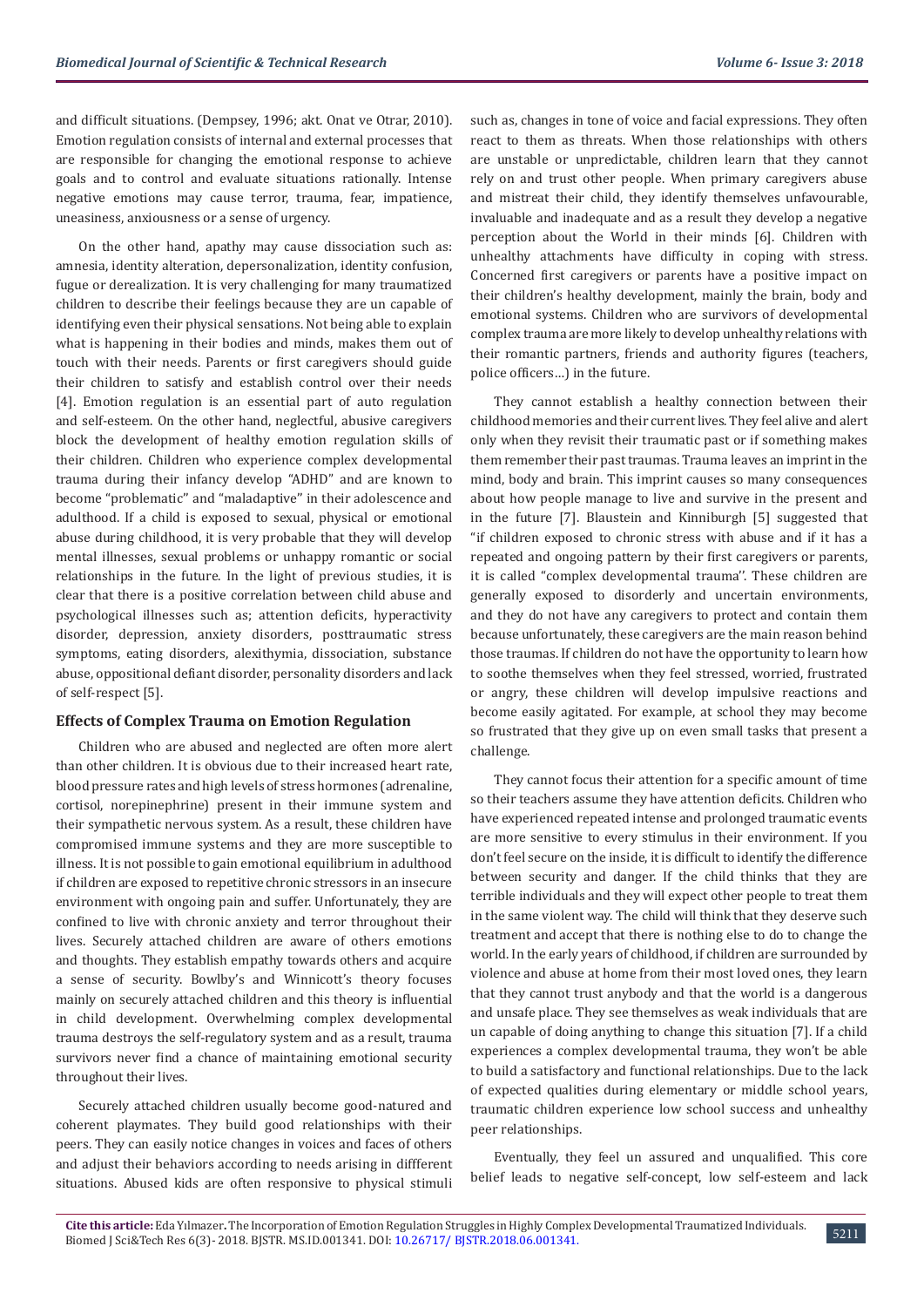of self-respect. If children don't have proper emotion regulation strategies, they will experience difficulty in adapting themselves to stressed environments. Since a traumatic child behaves as if others are his/her enemies and are source of threats, he/she becomes isolated and never finds a way to heal their pain and never take the chance of getting away from this vicious cycle. They will never feel free from their pains and repeated [8]. Human beings cannot live isolated lives because one of the basic needs of human beings is building up relationships and staying in touch with others in safe environments, especially their first caregivers. This is also related to the fact that everyone is struggling for taking part in society. It is expected from adults to self-regulate emotionally and physically and to care for the needs of their bodies and souls at the same time. If children are lucky to grow up in a family without abuse, neglect, ignorance and insultation, they will become a healthy individual in the future. Growing up in a family with reliable sources of comfort, strength, trust and care is an advantage for children throughout their life.

As a result, they will develop self-awareness, empathy, impulse control and self-motivation that helps them to be a part of the larger social culture [7]. Adolescents make attempts to separate themselves from their parents and find their identities that will last until the end of their lives, but there is a big dilemma that the adolescents face at this period of development. They are not completely ready or brave enough to split away from their parents and they will still seek a secure place for themselves. They look for ways to fly on their own wings without asking for help from their caregivers, but at the same time they want to be assured that there is a safe nest for them to turn back to in the end of their journey. If there is an ongoing pain and chronic stress and trauma in their environment, this will turn into a disaster and their future may be under threat. Unfortunately, they will end up becoming drug users and have isolated characters with dissociative symptoms, emotion dysregulation etc.

All these symptoms will act as a tool to escape from pain and trauma. As a result of these reactions, adolescents stay away from their peers and cannot build up healthy relations with the rest of the society. They cannot succeed in individualization and separation. Traumatic adolescents do not establish feelings of belongingness to their families and to the society, so they make unhealthy and risky friendships which may contain insult or abuse. And consequently, these children cannot get rid of this vicious cycle that is following them since their childhood [5]. The main purpose of this study is to answer the question "Does developmental complex trauma affect emotion regulation and how?''. To inquire this matter, the present article carried a systematic review of studies investigating the effects of childhood trauma on emotion regulation and its association with some other mediators and discusses methodologies used.

## **Method**

A systematic review was carried through studies particularly looking into the outcomes of exposure to childhood developmental trauma on emotion regulation. Pubmed, Elsevier and Web Of Science databases were scanned for the terms: "trauma'', "complex trauma'', "maltreatment'', "emotion regulation'' and "emotion dysregulation''. The articles acquired were filtered based on these features: presence of an abstract, empirical study, issued in a peerreviewed journal and presence of a reference list. Although there are so many researches done specifically on the effect of sexual abuse on emotion regulation, they are not included in this review because they only studied the sexual abuse, not complex developmental trauma. Depending on the inclusion criteria, the initial articles were reduced to 39. After examining them in depth, 18 articles were omitted as their aim was not accommodated with the present study. After excluding 18 articles, 11 articles were added to the present systematic review. The researchers which were included are the ones that shared the objectives of the present review and the ones who intended to offer new ideas to future studies.

## **Results**

Key study findings are described in Table 1 and summarized below. In the study performed by Lisa Hopfinger and her colleagues, they worked to emerge how emotion regulation mediates the effect of childhood trauma on depression. They found that if childhood trauma increased, emotion regulation decreased, thus showing that there is a negative correlation between two variables. Another finding is that the severeness of depression is also a consequence of both childhood trauma and emotion dysregulation. When Emotion regulation scores increase, depression scores decrease. If childhood trauma increases, depression increases afterward. The study by Abigail P. and colleagues' was to clarify whether emotion dysregulation mediated the relationship between PTSD symptoms and dissociation. They examined the scores through multiple linear regression models. Due to PTSD symptoms and emotion dysregulation, dissociative symptoms develop. At the end of the study, it was proved that emotion dysregulation is an important and dominant predictor/outcome of child and adult trauma exposure. As a result, relevant to the literature discussed before, maltreated childhood trauma survivors exhibit emotion dysregulation and deficits in cognitive processing.

**Table 1:** Studies Describing Childhood Maltreatment (childhood trauma, complex trauma)and Emotional Regulation.

| <b>Author</b> (year)     | Sample               | <b>Measures of emotional</b><br>regulation                                                   | <b>Findings</b>                                                                                                                                                                                                                                                                      |
|--------------------------|----------------------|----------------------------------------------------------------------------------------------|--------------------------------------------------------------------------------------------------------------------------------------------------------------------------------------------------------------------------------------------------------------------------------------|
| Wolff S et al.<br>$[21]$ | n: 159<br>Age: 19-65 | CTO Short form<br>(Childhood Trauma Questionnaire)<br><b>DERS</b> (Emotion Regulation Scale) | Individuals with more severe experience<br>of maltreatment in childhood and adolescence<br>reported more maladaptive emotion regulation<br>Found a positive relationship between physical<br>neglect, emotional abuse and physical abuse<br>and all facets of emotion dysregulation. |

**Cite this article:** Eda Yılmazer**.** The Incorporation of Emotion Regulation Struggles in Highly Complex Developmental Traumatized Individuals. Che uns article: Eda filmazer. The incorporation of Emotion Regulation Struggles in Highly Complex Developmental Traumatized Individuals. 5212<br>Biomed J Sci&Tech Res 6(3)- 2018. BJSTR. MS.ID.001341. DOI: 10.26717/ BJSTR.201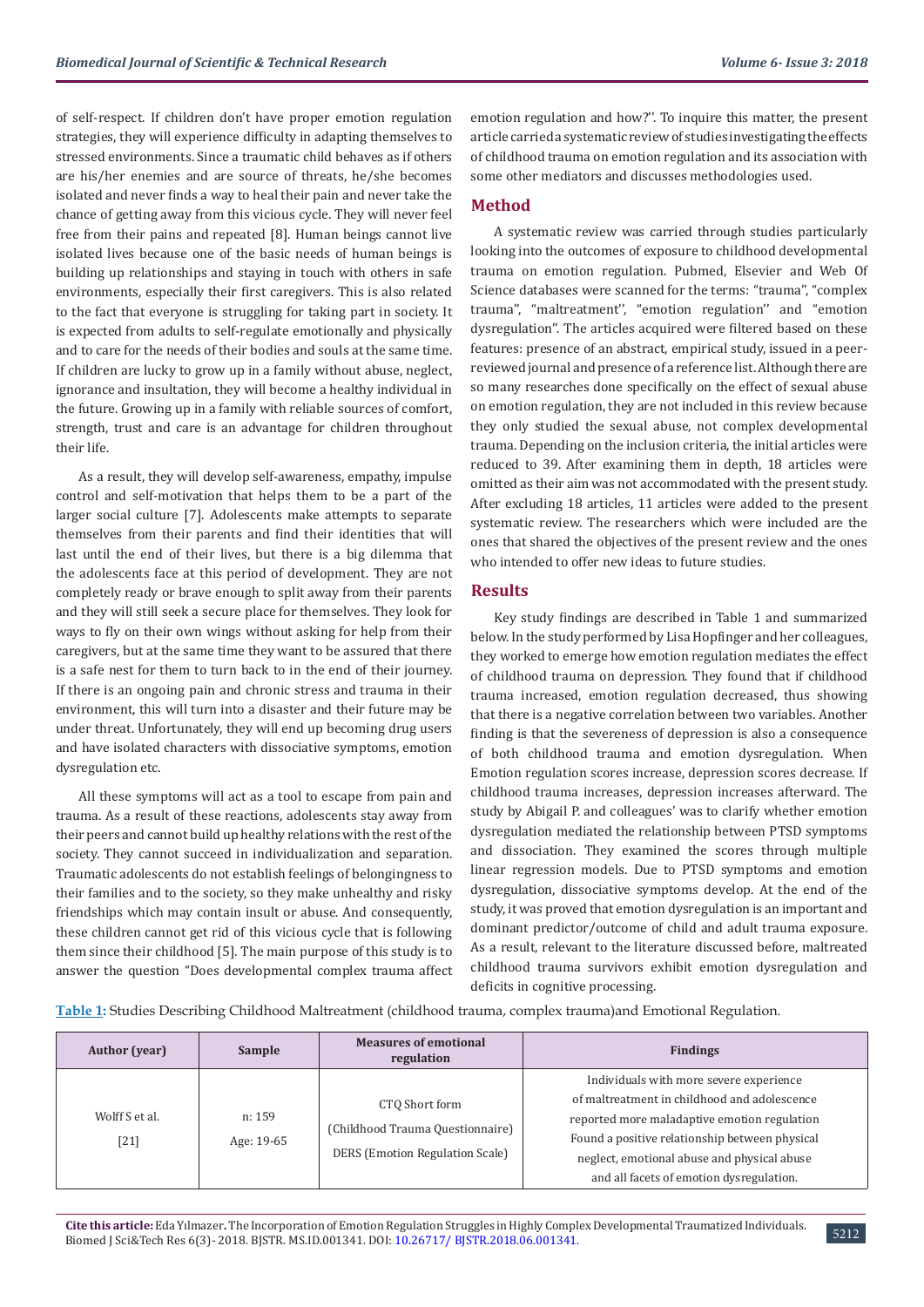| Thomas C et al.<br>$[19]$ |                   | Childhood Trauma Questionnaire                                         |                                                                     |
|---------------------------|-------------------|------------------------------------------------------------------------|---------------------------------------------------------------------|
|                           | n: 3902           | (CTQ)                                                                  | All variables were correlated, childhood emotional                  |
|                           | Age: 18-81        | Emotion Dysregulation Scale, short<br>version                          | abuse was correlated with both current                              |
|                           | Female: %68.9     | (EDS)                                                                  | emotion dysregulation and current depression                        |
|                           |                   |                                                                        | symptoms.                                                           |
| Abigail P et al. [15]     |                   | <b>Beck Depression Inventory</b><br>Childhood Trauma Questionnaire     |                                                                     |
|                           |                   | (CTQ)                                                                  |                                                                     |
|                           |                   | Traumatic Events Inventory                                             |                                                                     |
|                           |                   | (TEI)                                                                  | Emotion dysregulation was an important forecaster of                |
|                           | n: 154            | Clinician Administered PTSD Scale                                      | study, individuals with traumatic history, showed emotion           |
|                           | Median age: 42    |                                                                        | both child and adult trauma exposure. In this                       |
|                           | Female:%80        | Difficulties in Emotion Regulation<br>Scale                            | dysregulation.                                                      |
|                           |                   | (DERS)                                                                 |                                                                     |
|                           |                   | Multiscale Dissociation Inventory                                      |                                                                     |
|                           |                   | (MDI)                                                                  |                                                                     |
| Lisa H et al.             |                   | Emotion Regulation Skills(ERSQ)                                        | Childhood trauma explained %4.9 of the variance in                  |
|                           | n:148             | Hamilton Rating Scale for<br>Depression                                | general emotion regulation. The association was negative; as        |
|                           | Age:18-70         | $(HRSD-24)$                                                            | childhood trauma increased, emotion regulation declined.(and        |
| $[18]$                    | Female:%55        | Childhood Trauma                                                       |                                                                     |
|                           |                   | Questionnaire(CTQ)                                                     | vice versa)                                                         |
| Lenneke R et al.          | n: 111            |                                                                        | According to the results of the t-tests, maltreated children        |
|                           | (maltreated boys) | Maltreatment Classification System                                     | scored lower on the emotion regulation scale than                   |
|                           | n: 110            | Relatedness Questionnaire                                              | nonmaltreated children. Children who had an                         |
| $[12]$                    | (nonmaltreated    | <b>Emotion Regulation Q-Scale</b>                                      | insecure pattern of attachment. Maltreatment was related to         |
|                           | boys)             |                                                                        | emotion dysregulation                                               |
|                           | Age: 7.5-10.42    |                                                                        |                                                                     |
| Tanja J et al<br>$[13]$   |                   | Traumatic Events Inventory(TEI)                                        | MANCOVA results showed                                              |
|                           |                   | Childhood Trauma Questionnaire<br><b>Modified Posttraumatic Stress</b> | difference in emotional regulation scores                           |
|                           | n: 67 female      | Disorder Scale                                                         | found that individuals who reported exposure to                     |
|                           | Mean age: 40      | Beck Depression Inventory-II                                           | based on reported exposure to childhood abuse. It's                 |
|                           |                   | <b>Emotional Conflict Regulation</b><br><b>Behavioral Task</b>         | childhood abuse showed poorer emotional conflict regulation         |
| Christine H et al.        |                   | Childhood Trauma Questionnaire                                         | Controlling for gender, age and household monthly income            |
|                           | n: 1632           | Traumatic Events Inventory                                             | and total level of nonchildhood abuse trauma exposure, used         |
|                           | female: %63.3     | <b>Emotional Dysregulation Scale</b>                                   | univariate analysis of variance to state if emotional dysre         |
|                           | Age: 18-90        | Adult Attachment Protype<br>Questionnaire                              | gulation levels change according to the level of childhood<br>abuse |
| Anna S et al.<br>$[10]$   | n: 394            | Depression PHQ-9                                                       | CM was related to difficulties in emotion regulation, relation      |
|                           | age: 18-65        | Childhood Maltreatment CTQ                                             | ships and thinking style and symptoms of posttraumatic stress       |
|                           | Female: %82.4     | <b>Emotion Regulation Scale DERS</b>                                   | disorder.                                                           |

Emotional dysregulation and depression severities in adults are associated with past exposure during childhood to emotional abuse, neglect and insult by the parents and primary caregivers. According to the wide study that examined whether complex trauma and emotional dysregulation are relevant to depression tendency, it has been found that all three variables are correlated. Adult depression

can be the consequence or a side effect of childhood trauma and emotion dysregulation. Wolff S. and colleagues described that SUD is developed due to emotional and physical maltreatment. It's been found that individuals with more severe experience of maltreatment in childhood and adolescence reported more maladaptive emotion regulation. Maltreatment was not only associated with SUDs but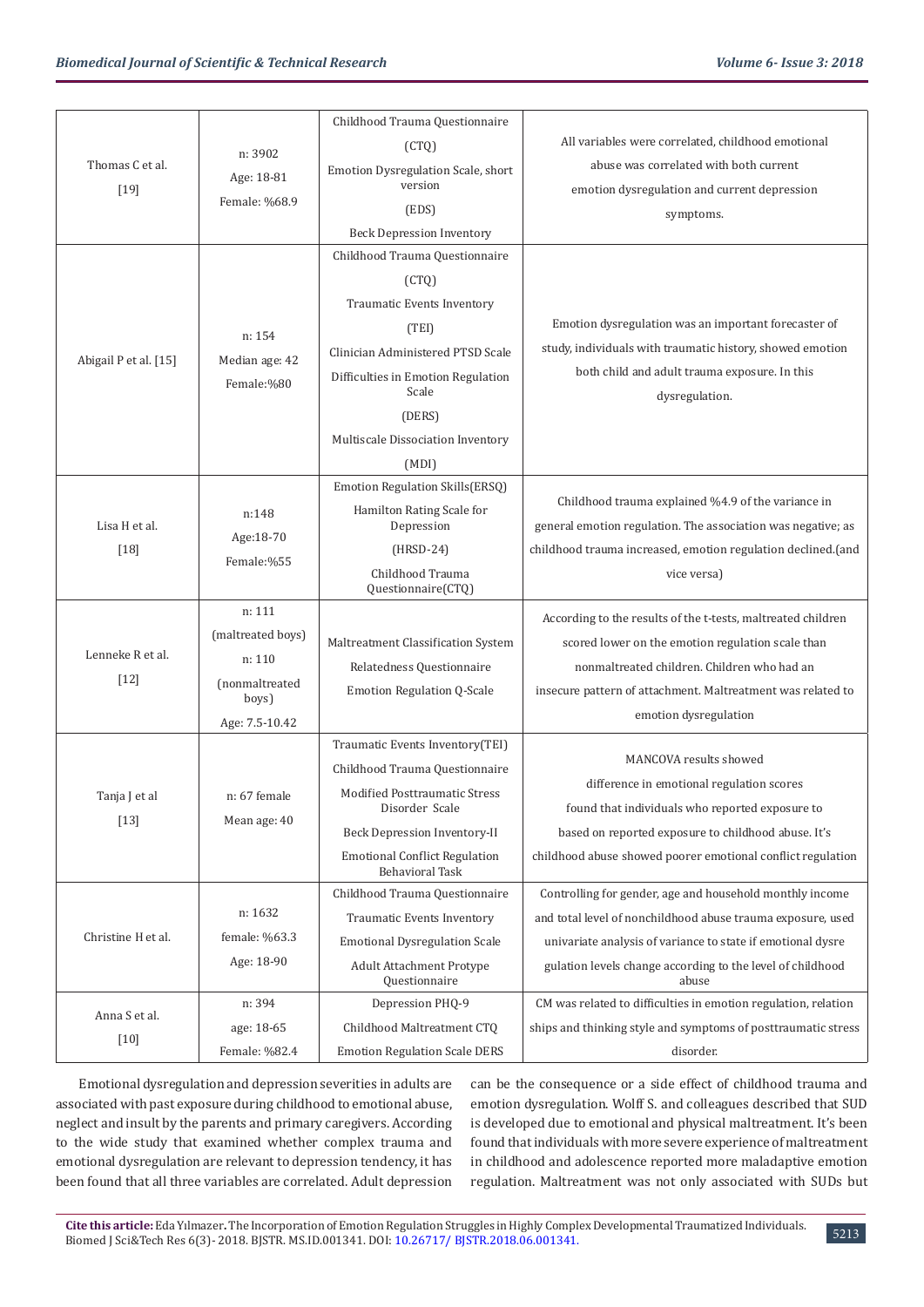also with emotion dysregulation. There is a positive relationship between physical neglect, emotional abuse and physical abuse and are all investigated with the aspects of emotion dysregulation. The results corresponded to the findings of the previous researchers that several types of maltreatment are related to more difficulties in emotion regulation. Robert TM et al. [9] conducted an investigation with a clinical sample of 46 maltreated children.

The study found a significant relation between overall PTSD and internalizing behavior problems. Empathy and emotion dysregulation were significantly associated with overall PTSD. The effects suggested that maltreated children are unable to regulate their emotions and are at a greater risk of experiencing traumarelated symptom matology. This finding is consistent with the research demonstrating that maltreated children who manifest increased arousal often experience a wide range of dysregulated emotions and behaviors such as hyperactivity attention deficits and irritability (Lipschiz, Morgan & Southwick, 2002). Anna S, et al. [10] proposed mediators of the relationship between CM and depression were applied on a large group of individuals with clinical depression. CM and depression are associated with the proposed mediator's emotion regulation difficulties and maladaptive adult attachment. In the study, it's revealed that about 64% of the sample experienced at least one traumatic event according to DSM 4 -TR criteria of trauma in their lives. Each mediator clarifies associations with depression and CM in the analyses. According to the multiple mediation models; the severity of childhood maltreatment is related to difficulties in emotion regulation, isolation, escaping from society and avoidance in close relationships, depression symptoms and PTSD.

Erin B. et al. [11] examined the relationship between emotion regulation with child abuse and subsequent posttraumatic stress. The first hypothesis of the study was that maltreated children experience greater emotion dysregulation compared to nonmaltreated children. Results of independent samples t-tests showed that sexually abused children get high scores on emotion dysregulation compared to non-abused kids. Total DERS score and the PTS total scores are positively correlated. Pearson Correlations reported the Emotion Regulation Difficulty in Subscales of difficulties in terms of "Emotion Regulation Scale (DERS)'' and retrospectively reported Child Maltreatment in "The Child Trauma Questionnaire''. Lenneke A et al. [12] attempted to identify the mediating effects of mother-child primary relationship styles and emotion regulation. Comparing the means and standard deviations of maltreated and non-maltreated children, it is significant that internalizing kind of emotion regulation pattern exists in maltreated and abused children. The t-test results showed that maltreated children have lower scores on the emotion regulation scale than non-maltreated children. Maltreated children were presented as a risk group for emotion dysregulation. Bekh B, et al. [13] aimed to clarify the effect of childhood maltreatment and oxytocin receptor single nucleotide polymorphism on emotional regulation and attachment styles.

It came to the conclusion that when childhood trauma scales results increases, emotional regulation scales scores decreases. Children who were exposed to maltreatment and abuse in their childhood showed emotion dysregulation in adulthood. Controlling gender, age and monthly income (salary) and the total level of non-childhood abuse trauma exposure, used univariate analysis of variance to determine if emotional dysregulation levels differed with respect to childhood abuse. It was found that there is a doseresponse relationship between childhood maltreatment and emotional dysregulation. Bekh B et al. [13] investigated whether there is an association between childhood abuse, PTSD and emotion dysregulation. Multivariate analysis of covariance showed significant differences in emotion regulation scores between children who were abused and those who were not. Children who are exposed to severe abuse had lower emotion regulation scores.

## **Discussion**

Analysis of the articles in this systematic review supported the previous knowledge that exposure to childhood maltreatment is associated with emotion dysregulation. Emotional regulation is a critical issue in managing the effects of trauma and neglect. If teachers, parents and mental health professionals were thoroughly trained in emotional regulation techniques, it would have made an enormous positive difference. Five of the studies included in this review have a common population of low-income African-American sample with disadvantaged characteristics and who were exposed to trauma. This disadvantaged group remained confronted with terrible consequences such as depression, anxiety disorders, substance use disorders, PTSD… It can be thought that the homogeneity of the sample is the positive and powerful side of this study because rest of the studies chose the White people, women, people who have many facilities or educated people as a sample of their research and this can be seen as a limitation. It is very useful to choose this group because African-American people cannot reach public health centers or treatments of trauma easily.

Instead of healing their pains, they are condemned to live with their traumas and face their devastating consequences. It is necessary to increase the number of studies implementing disadvantaged groups dealing with complex developmental trauma because, in the light of these investigations, new and advanced treatments will be planned for the sake of these trauma victims by the mental health institutions and mental health professionals. It may transform into a worldwide cooperation against childhood trauma and may offer different healing ways or treatment models (EMDR, psycho-education, adapting the ARC model etc..) for disadvantaged groups in countries that seek help. The effective way of healing complex trauma depends on the improvement of emotion regulation. And in order to achieve this improvement, teachers and instructors in the education system should be trained in emotion regulation techniques and special treatment models. Cicchetti et al. [14] reported that children with low economic social status are more likely to develop disorganized, anxious, withdrawn and insecure kinds of attachment styles.

The other six researches focused on finding out if childhood abuse, maltreatment and neglect are associated with emotion regulation difficulties but these six researches are not carried out with the same demographic variables as the other five studies which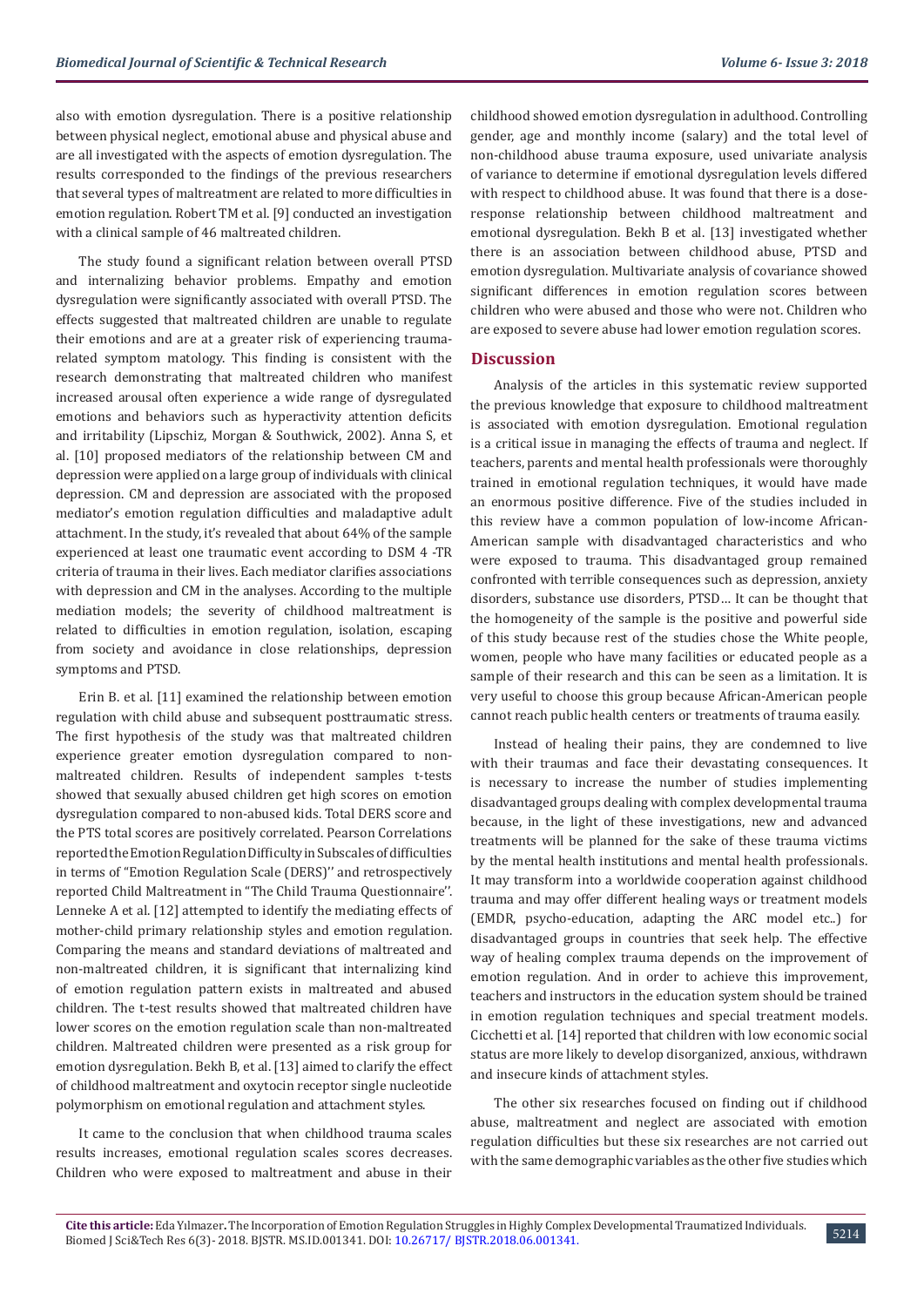were applied with the incident selected low SES sample. Although the results of these studies are valuable for the previous literature regarding the role of emotional dysregulation in the association between maltreatment and substance use, psychopathology, posttraumatic stress, depression etc, nevertheless the following limitations must be taken into consideration. First, the researches that are taken in the review are cross-sectional study designs and this limits the possibility to draw causal conclusions. All the results supported the theories that emotion regulation is an important outcome of childhood trauma but on the other hand, longitudinal prospective studies are needed to minimize the confounding variables and chance to observe every other vital important event in the lives of the victims. A longitudinal study with traumatized individuals would enable us to examine interpersonal relationships that may have an influence on variables of the study.

Traumatized individuals should be accompanied over long periods of time with repeated observations of the same variables (parents, victims). Longitudinal studies are needed to examine the hope of answering developmental, temporal questions and the developmental relationship of genetic risk, early life stressors, emotion dysregulation and psychopathology. Another limitation of this review is the method of assessment. Self-report instruments/ questionnaires were used for childhood abuse and emotional regulation. Self-report measures and scores of emotion regulation abilities and childhood trauma scores must be looked at with suspicion because these responses may not reflect the truth depending on the individual's way of answering the questions. Individuals may answer honestly or insincerely. They may be biased or influenced by their behavior or experiences during their childhood. Instead of these questionnaires, Chris Perry and Van der Kolk designed an interview instrument called "The Traumatic Antecedents Questionnaire''. This is a depth interview with predetermined questions.

The interview starts with some simple questions and progresses gradually to more revealing questions. And in this interview, the patients do not have the option to escape when he/she doesn't feel like answer. On the other hand, research indicates that the experience of emotions is universal; however, the type and degree to which individuals display emotions may vary across cultures. Caregivers' beliefs about emotional expression, often based on cultural norms and are likely to influence children's emotional development. Future research should consider the influence of culture - individualistic vs collectivistic cultures. Studies may have discussed and suggested ways of healing from trauma and placed guide treatment for future studies in the research papers. Traumatized people can be healed only by being together with other human beings. Being synch with others means getting and giving support to each other is the only effective way to overcome the symptoms of trauma. In the simplest way these people can be family members, loved ones, AA meetings, religious communities, psychodrama groups, group therapies or professional therapists. By the help of these people, individuals find physical and emotional safety.

#### **References**

- 1. [Yael D, Julian F, Michael H, Jean F \(2014\) Childhood Maltreatment,](https://www.ncbi.nlm.nih.gov/pmc/articles/PMC4091823/) [Emotional Dysregulation, and Psychiatric Comorbidities. Harv Rev](https://www.ncbi.nlm.nih.gov/pmc/articles/PMC4091823/) [Psychiatry 22\(3\): 149-161.](https://www.ncbi.nlm.nih.gov/pmc/articles/PMC4091823/)
- 2. [Alink LRA, Cicchetti, Kim DJ, Rogosh FA \(2009\) Mediating and moderating](https://www.ncbi.nlm.nih.gov/pmc/articles/PMC2708329/) [processes in the relation between maltreatment and psychopathology:](https://www.ncbi.nlm.nih.gov/pmc/articles/PMC2708329/) [Mother-child relationship quality and emotion regulation. Journal of](https://www.ncbi.nlm.nih.gov/pmc/articles/PMC2708329/) [abnormal child psychopathology 37\(6\): 831-843.](https://www.ncbi.nlm.nih.gov/pmc/articles/PMC2708329/)
- 3. [Leahy RL, Tirch D, Napolitano LA \(2011\) Emotion regulation in](https://www.guilford.com/books/Emotion-Regulation-in-Psychotherapy/Leahy-Tirch-Napolitano/9781609184834) [psychotherapy. New York: Guilford Press.](https://www.guilford.com/books/Emotion-Regulation-in-Psychotherapy/Leahy-Tirch-Napolitano/9781609184834)
- 4. [Shields A, Cicchetti D \(2001\) Parental maltreatment and emotion](https://www.ncbi.nlm.nih.gov/pubmed/11501252) [dysregulation as risk factors for bullying and victimization in middle](https://www.ncbi.nlm.nih.gov/pubmed/11501252) [childhood. J Clin Child Adolesc Psychol 30\(3\): 349-363.](https://www.ncbi.nlm.nih.gov/pubmed/11501252)
- 5. [Blaustein ME, Kinniburgh KM \(2010\) Treating traumatic stress in](https://www.guilford.com/books/Treating-Traumatic-Stress-in-Children-and-Adolescents/Blaustein-Kinniburgh/9781606236253) [children and adolescents: How to foster resilience through attachment,](https://www.guilford.com/books/Treating-Traumatic-Stress-in-Children-and-Adolescents/Blaustein-Kinniburgh/9781606236253) [self-regulation, and competency. New York: Guilford Press.](https://www.guilford.com/books/Treating-Traumatic-Stress-in-Children-and-Adolescents/Blaustein-Kinniburgh/9781606236253)
- 6. [Bowlby J \(1988\) A secure base: Parent-child attachment and healthy](https://pdfs.semanticscholar.org/545b/983942722792c0e0c48b699aced98323d13e.pdf) [human development. USA: Basic Books.](https://pdfs.semanticscholar.org/545b/983942722792c0e0c48b699aced98323d13e.pdf)
- 7. [Van Der Kolk BA \(2015\) The body keeps the score: Brain, mind, and body](https://www.amazon.com/Body-Keeps-Score-Healing-Trauma-ebook/dp/B00G3L1C2K) [in the healing of trauma \[Kindle DX version\]. The Penguin Group, New](https://www.amazon.com/Body-Keeps-Score-Healing-Trauma-ebook/dp/B00G3L1C2K) [York, India.](https://www.amazon.com/Body-Keeps-Score-Healing-Trauma-ebook/dp/B00G3L1C2K)
- 8. [Saxe GN, Ellis BH, Kaplow JB \(2007\) Collaborative treatment of](http://psycnet.apa.org/record/2006-22230-000) [traumatized children and teens. Guildford Press, New York, India.](http://psycnet.apa.org/record/2006-22230-000)
- 9. [Robert M, Angela V, Sheila K, Susan R \(2013\) Emotion regulation and](https://link.springer.com/article/10.1080/19361521.2013.737441) [psychopathology in a sample of maltreated children. Journal of child and](https://link.springer.com/article/10.1080/19361521.2013.737441) [adolescent trauma 6: 25-40](https://link.springer.com/article/10.1080/19361521.2013.737441).
- 10. [Anna S, Antje K, Jens B, Thomas E \(2016\) What mediates the link](https://www.ncbi.nlm.nih.gov/pubmed/27790969) [between childhood maltreatment and depression? The role of emotion](https://www.ncbi.nlm.nih.gov/pubmed/27790969) [dysregulation, attachment, and attributional style. Eur J Psychotraumatol](https://www.ncbi.nlm.nih.gov/pubmed/27790969) [7\(10\): 32652.](https://www.ncbi.nlm.nih.gov/pubmed/27790969)
- 11. [Erin B, Joan J, Hilary H \(2010\) Child Maltreatment, emotion regulation,](https://www.tandfonline.com/doi/abs/10.1080/10926771.2010.522947) [and posttraumatic stress: The impact of emotional abuse. Journal of](https://www.tandfonline.com/doi/abs/10.1080/10926771.2010.522947) [aggression 19\(8\): 801-819.](https://www.tandfonline.com/doi/abs/10.1080/10926771.2010.522947)
- 12. [Lenneke A, Jungmeen K, Fred R, Dante C \(2009\) Mediating and](https://www.ncbi.nlm.nih.gov/pmc/articles/PMC2708329/) [moderating processes in the relation between maltreatment and](https://www.ncbi.nlm.nih.gov/pmc/articles/PMC2708329/) [psychopathology: Mother- child relationship quality and emotion](https://www.ncbi.nlm.nih.gov/pmc/articles/PMC2708329/) [regulation. Journal of abnormal child psychology 37\(6\): 831-843.](https://www.ncbi.nlm.nih.gov/pmc/articles/PMC2708329/)
- 13. [Bekh B, Drew W, Kristina M, Elisabeth B, Tanja J, et al. \(2011\) Association](https://www.ncbi.nlm.nih.gov/pubmed/23786688) [between childhood maltreatment and adult emotional dysregulation in](https://www.ncbi.nlm.nih.gov/pubmed/23786688) [a low-income, urban, African American sample: Moderation by oxytocin](https://www.ncbi.nlm.nih.gov/pubmed/23786688) [receptor gene 23\(2\): 439-452.](https://www.ncbi.nlm.nih.gov/pubmed/23786688)
- 14. Aldao A, Cicheti D, Kim J (2009) Mediating and modretats: mother-child relationship. Journal of ab chil 37(6): 831-843.
- 15. [Abigail P, Amit E, Anett G, Bekh B, Tanja J, et al. \(2015\) Associations](https://www.ncbi.nlm.nih.gov/pmc/articles/PMC4705548/) [between childhood abuse, posttraumatic stress disorder, and implicit](https://www.ncbi.nlm.nih.gov/pmc/articles/PMC4705548/) [emotion regulation deficits: Evidence from a low-income inner city](https://www.ncbi.nlm.nih.gov/pmc/articles/PMC4705548/) [population 78\(3\): 251-264.](https://www.ncbi.nlm.nih.gov/pmc/articles/PMC4705548/)
- 16. [Crittenden PM, Di Lalla DL \(1988\) Compulsive compliance: The](https://www.ncbi.nlm.nih.gov/pubmed/3235749) [development of an inhibitory coping strategy in infancy. Journal of](https://www.ncbi.nlm.nih.gov/pubmed/3235749) [Abnormal Child Psychology 16\(5\): 585- 599.](https://www.ncbi.nlm.nih.gov/pubmed/3235749)
- 17. [Dorthie C, Negar F, Bekh B\(2015\) PTSD, emotion dysregulation, and](https://www.ncbi.nlm.nih.gov/pubmed/25573648) [dissociative symptoms in a highly traumatized sample. J Psychiatr Res](https://www.ncbi.nlm.nih.gov/pubmed/25573648) [61: 174-179.](https://www.ncbi.nlm.nih.gov/pubmed/25573648)
- 18. [Lisa H, Maththias B, Claudi LH, David E \(2016\) Emotion regulation](https://www.ncbi.nlm.nih.gov/pubmed/27018937) [mediates the effect of childhood trauma on depression. Journal of](https://www.ncbi.nlm.nih.gov/pubmed/27018937) [affective disorders 198: 189-197.](https://www.ncbi.nlm.nih.gov/pubmed/27018937)
- 19. [Thomas C, Dorthie C, Abigail P, Bekh B \(2014\) Emotion dysregulation as](https://www.ncbi.nlm.nih.gov/pubmed/25035171) [a mediator between childhood emotional abuse and current depression](https://www.ncbi.nlm.nih.gov/pubmed/25035171) [in a low-income African- American sample. Child abuse negl 38\(10\):](https://www.ncbi.nlm.nih.gov/pubmed/25035171) [1590-1598.](https://www.ncbi.nlm.nih.gov/pubmed/25035171)